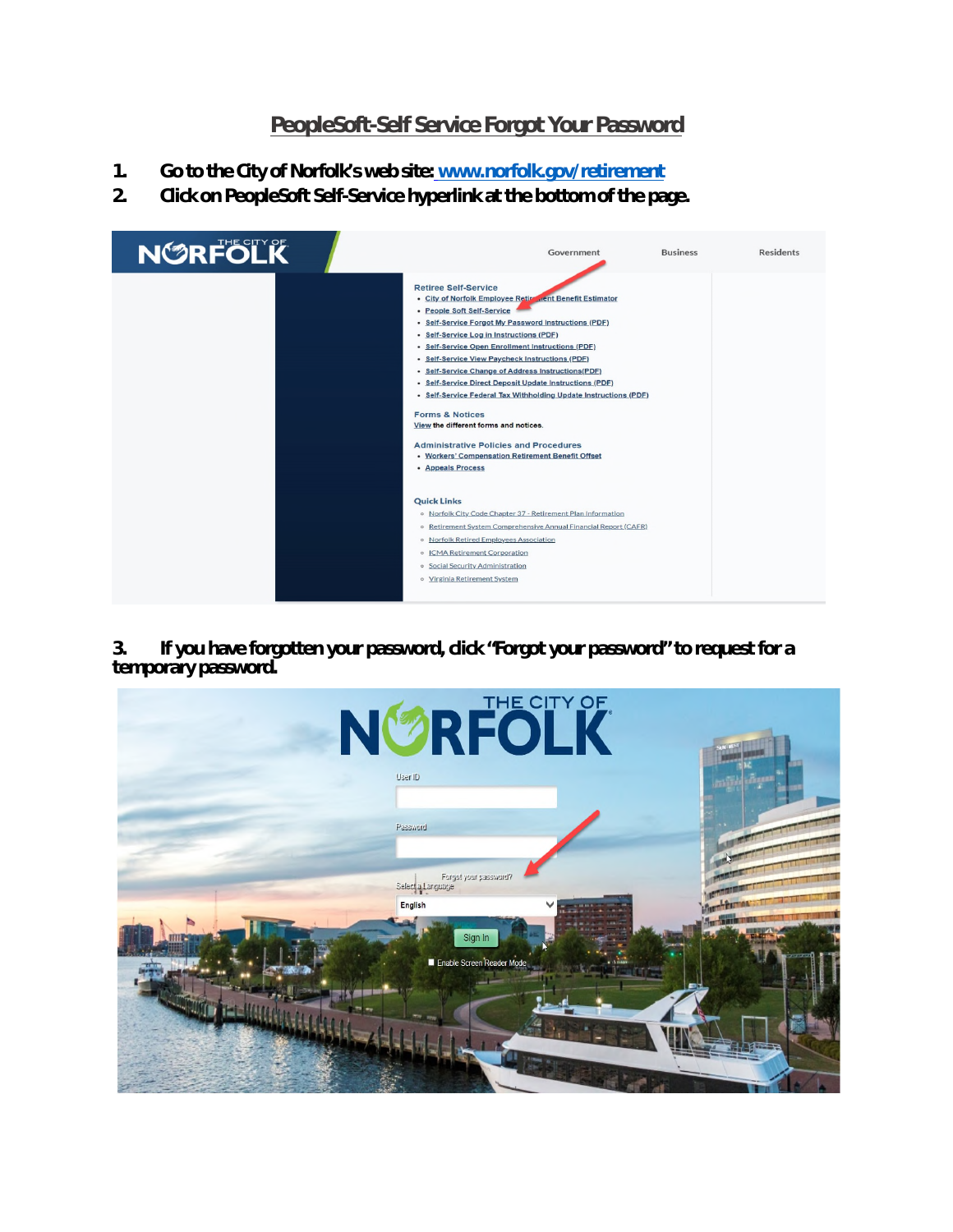**4. Enter your User ID and click "Continue."** Your User ID is your Retiree ID and can be found on your paycheck/advice near your name.

| <b>Forgotten Password</b>                                                                       |
|-------------------------------------------------------------------------------------------------|
| Enter your User ID below. This will be used to find your profile, in order to authenticate you. |
| <b>User ID</b>                                                                                  |
| Continue                                                                                        |
|                                                                                                 |
|                                                                                                 |

**5. Enter your "Response" to the question. Click "Email New Password."**

|                                                                 | <b>Forgotten Password</b>                                 |
|-----------------------------------------------------------------|-----------------------------------------------------------|
| <b>User ID 12345R</b>                                           |                                                           |
| Please answer the following question below for user validation. |                                                           |
|                                                                 | Question What was your maternal grandfather's first name? |
| <b>Response</b>                                                 |                                                           |
|                                                                 | <b>Email New Password</b>                                 |

**6.** You will get this message if you have not set up your security question and/or email address in your profile. Please call the City of Norfolk Help Desk at 757 664-4357 for assistance. If you do not get this message proceed to step 8.



If you do not receive an email in your Primary Email Account please contact your Security Administrator or System Administrator to investigate the cause.

**7. Click the "X" in the browser to close this session.** Check your email for a message from norfolkinternalautoreply@norfolk.gov for your new, temporary password.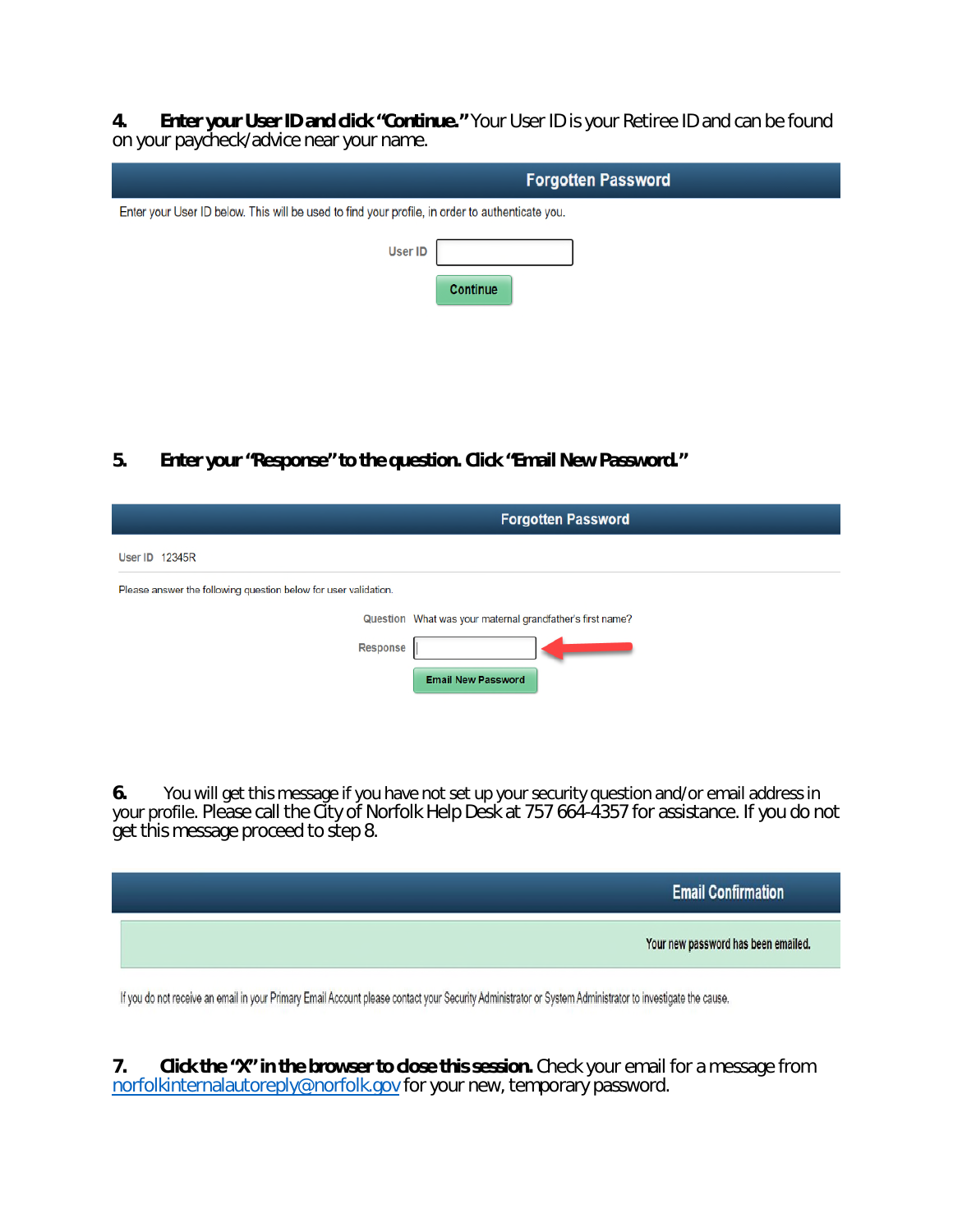**8.** The email you are looking for should be similar to the email below. Your new, temporary password will be in the email. You may have to repeat steps 1-2 of this Guide if your previous session has ended.

|                    | Fel 1/16/2015 10:48 AM                                                                                                        |
|--------------------|-------------------------------------------------------------------------------------------------------------------------------|
|                    | norfolkinternalautoreply@norfolk.gov                                                                                          |
|                    | User ID Password                                                                                                              |
| user email         |                                                                                                                               |
| Suggested Meetings |                                                                                                                               |
| G1BBCSXV12         | Here is your temporary password, it is case sensitive:                                                                        |
|                    | When you sign back into your City of Norfolk's PeopleSoft Self-Service account, you will be prompted to change your password. |
|                    | Your password must be at least seven characters with one capital letter, one number and one special character (e.g. @, #, %). |
|                    | If your account has been LOCKED, call the City of Norfolk Help Desk at 757-664-HELP, Monday - Friday, 7:00am - 6:00pm.        |

**9.** Once you are back to the Sign-in screen, **Enter your User ID and Password.** Use the new temporary password sent to you in the email and **click Sign In.**